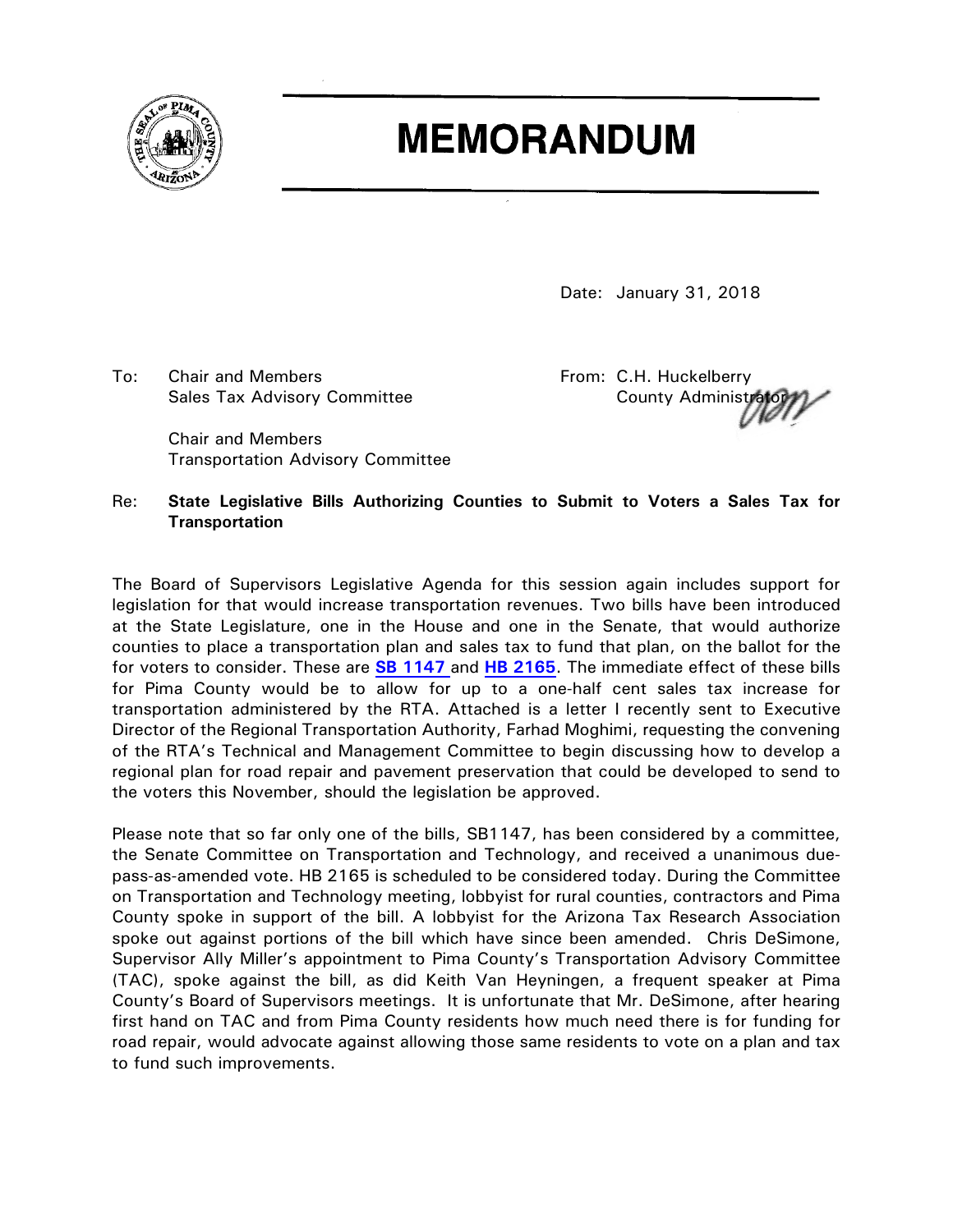Sales Tax Advisory Committee Transportation Advisory Committee Re: **State Legislative Bills Authorizing Counties to Submit to Voters a Sales Tax for Transportation** January 31, 2018 Page 2

Should you want to know more about these bills, the bill numbers above are hyperlinked to the Arizona State Legislature webpages that provide updated text of the bills, status updates, and names of those for and against the bills. In addition, video and audio of meetings are posted at [https://www.azleg.gov/archivedmeetings/.](https://www.azleg.gov/archivedmeetings/) Video and audio of yesterday's Senate Committee on Transportation and Technology meeting has not yet been posted.

CHH/nf

### Attachment

C: Jan Lesher, Chief Deputy County Administrator Tom Burke, Deputy County Administrator for Administration Carmine DeBonis, Jr., Deputy County Administrator for Public Works Michael Racy, Racy Associates, Inc. Nicole Fyffe, Executive Assistant to the County Administrator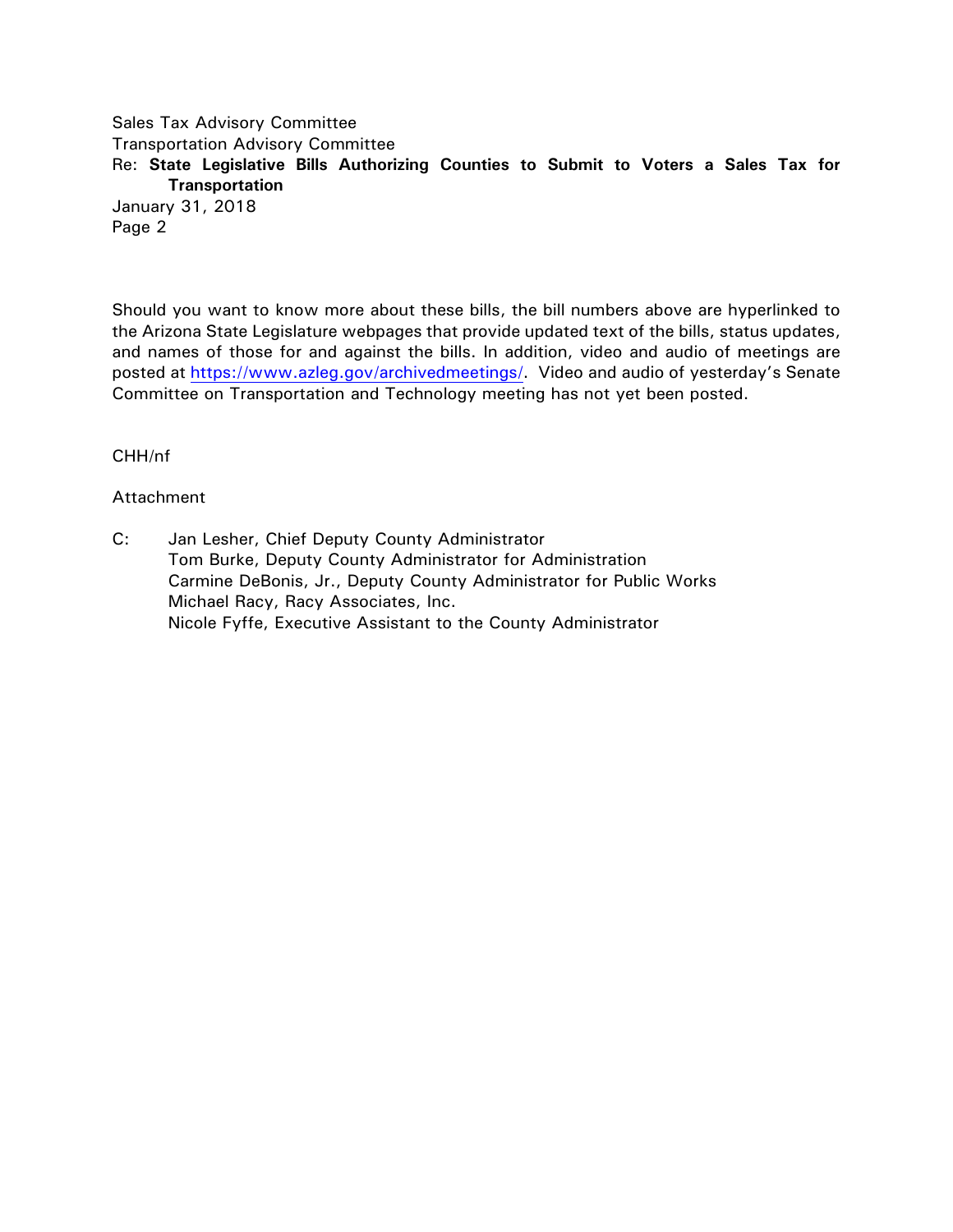

# COUNTY ADMINISTRATOR'S OFFICE

PIMA COUNTY GOVERNMENTAL CENTER 130 W. CONGRESS, FLOOR 10, TUCSON, AZ 85701-1317  $(520)$  724-8661 FAX (520) 724-8171

C.H. HUCKELBERRY County Administrator

January 29, 2018

Farhad Moghimi, Executive Director Pima Association of Governments 1 E. Broadway Boulevard, Suite 401 Tucson, Arizona 85701

#### Re: Future Agenda Item for the Technical and Management Committee Related to Regional Roadway Repair and Pavement Rehabilitation

Dear Mr. Moghimi:

As you know, the Board of Supervisors has been discussing delegation of a County road repair and pavement rehabilitation program that could be financed with a County-enacted half-cent sales tax, based on a unanimous vote of the Board of Supervisors to the Regional Transportation Authority.

The primary interest of the Board in delegating implementation authority to the Regional Transportation Authority (RTA) relates to obtaining the unanimous consent of the Board for tax enactment. Unfortunately, Arizona law requires the Board to direct specifically how a half-cent sales tax would be spent for this purpose. Delegation to the RTA would also not alleviate the County of complying with Arizona's constitutional expenditure limitation imposed on counties. Hence, we would have to utilize costly short-term financing to remain compliant with Pima County's constitutional expenditure limitation, which I believe is a waste of resources given the critical needs associated with regional road repair and pavement rehabilitation.

The Legislature is also contemplating new legislation for an RTA additional half-cent sales tax to be used for any purpose, including maintenance such as that contemplated by the road repair and pavement rehabilitation program. Such legislation would allow the Board of Supervisors, on a simple majority vote, for the RTA to refer to the ballot a question regarding a position of a half-cent sales tax for period of 10 to 20 years, with an appropriate expenditure plan.